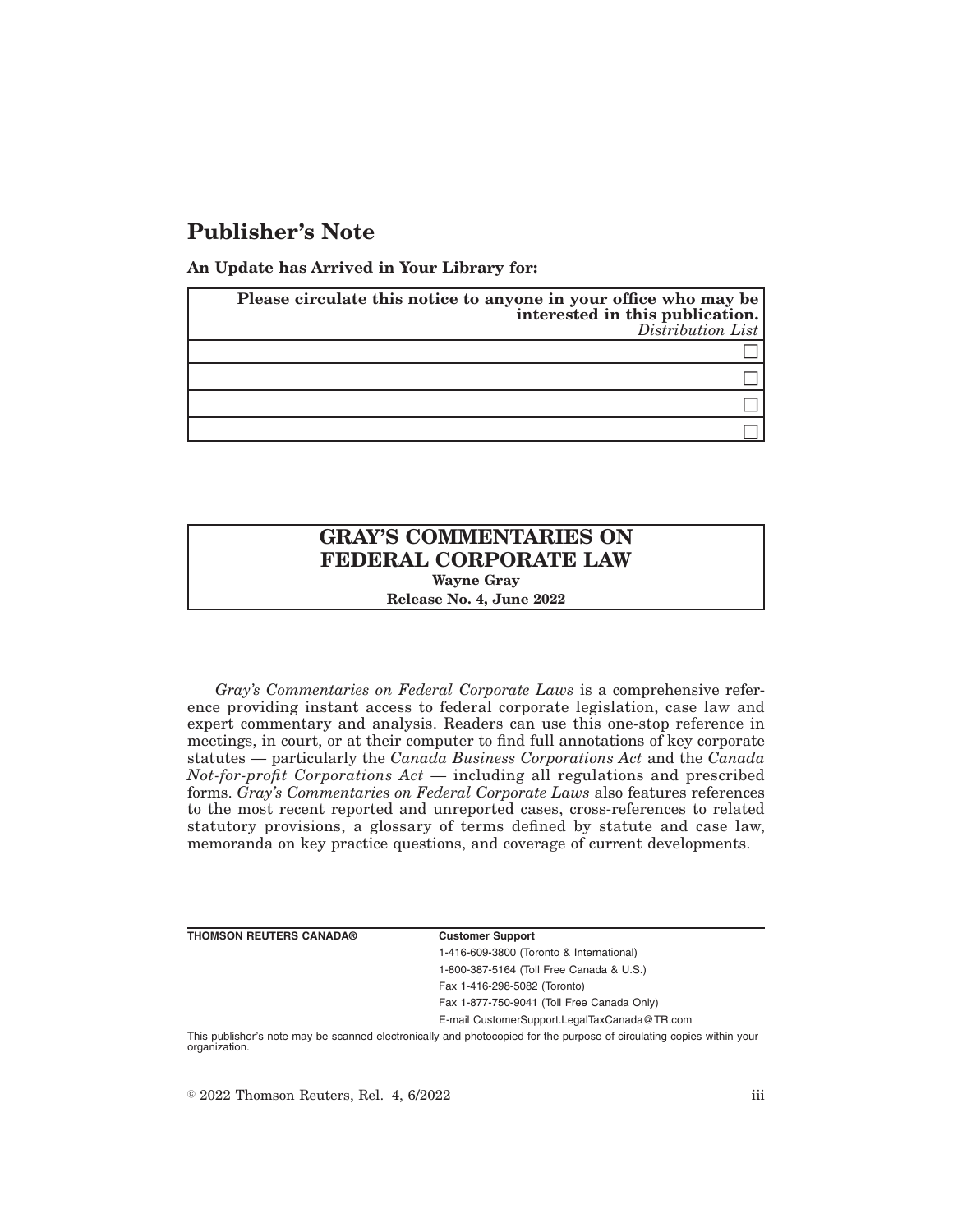This release features case law updates and additions to Chapter 1 (*Canada Business Corporations Act*) and Chapter 4 (*Canada Not-for-profit Corporations Act*).

## **Highlights**

- E *Canada Business Corporations Act***—Directors and Officers—Recent Cases—Section 120 Conflict of Interest of Duty—**While the degree of disclosure required of a conflicted director depends on the context, a director has a positive duty to disclose. A party claiming a breach of fiduciary duty bears a burden to prove a breach. However, a fiduciary who has an interest in a transaction bears the onus to show informed consent. In the case of a closely-held corporation, informal disclosure to shareholders of the contract or transaction can be fair and reasonable from a procedural standpoint: *Sonic Holdings Ltd. v. Savage*, 2021 BCCA 441, 2021 CarswellBC 3679, a case decided under the *Business Corporations Act*, S.B.C. 2002, c. 57.
- E *Canada Business Corporations Act***—Liquidation and Dissolution— Recent Cases—Section 221 Duties of Liquidator—**The role of a liquidator in a winding-up is to arrange for the closing down of the corporation's business in an orderly and expeditious manner while minimizing, as far as possible, the losses and harm suffered by creditors and other interested parties and then distributing the assets. A liquidator, like a court-appointed receiver, is a fiduciary as to the interests of all concerned parties and as such it must act in good faith, with candour, disclosing all relevant material facts affecting the parties and avoiding any real or objectively perceived conflicts. A liquidator has a general duty to exercise its obligations with prudence, diligence, due care and skill: *Zanardo v. Di Battista*, 2021 ONSC 7835, 2021 CarswellOnt 17805, an OBCA case.
- E *Canada Not-for-profit Corporations Act***—Remedies, Offences and Punishment—Recent Cases—Paragraph 253(3)(b) Appointment of Receiver-Manager—**A receiver will be instructed to pursue an *en bloc* sale of the corporation's real property without delay where, among other factors, the overwhelming majority of the stakeholders with an interest in obtaining the highest price available have directed the receiver to enter into a specific agreement of purchase and sale, including its price and other terms and the current lender has given notice that it does not wish to renew the loan: *Lash v. Lash Point Association Corp.*, 2021 ONSC 4476, 2021 CarswellOnt 9533 (S.C.J. [Commercial List]), a CNCA case.

## **ProView Developments**

Your ProView edition of this product now has a new, modified layout:

- E The opening page is now the title page of the book as you would see in the print work
- As with the print product, the front matter is in a different order than previously displayed
- The Table of Cases and Index are now in PDF with no searching and linking
- E The Table of Contents now has internal links to every chapter and section of the book within ProView